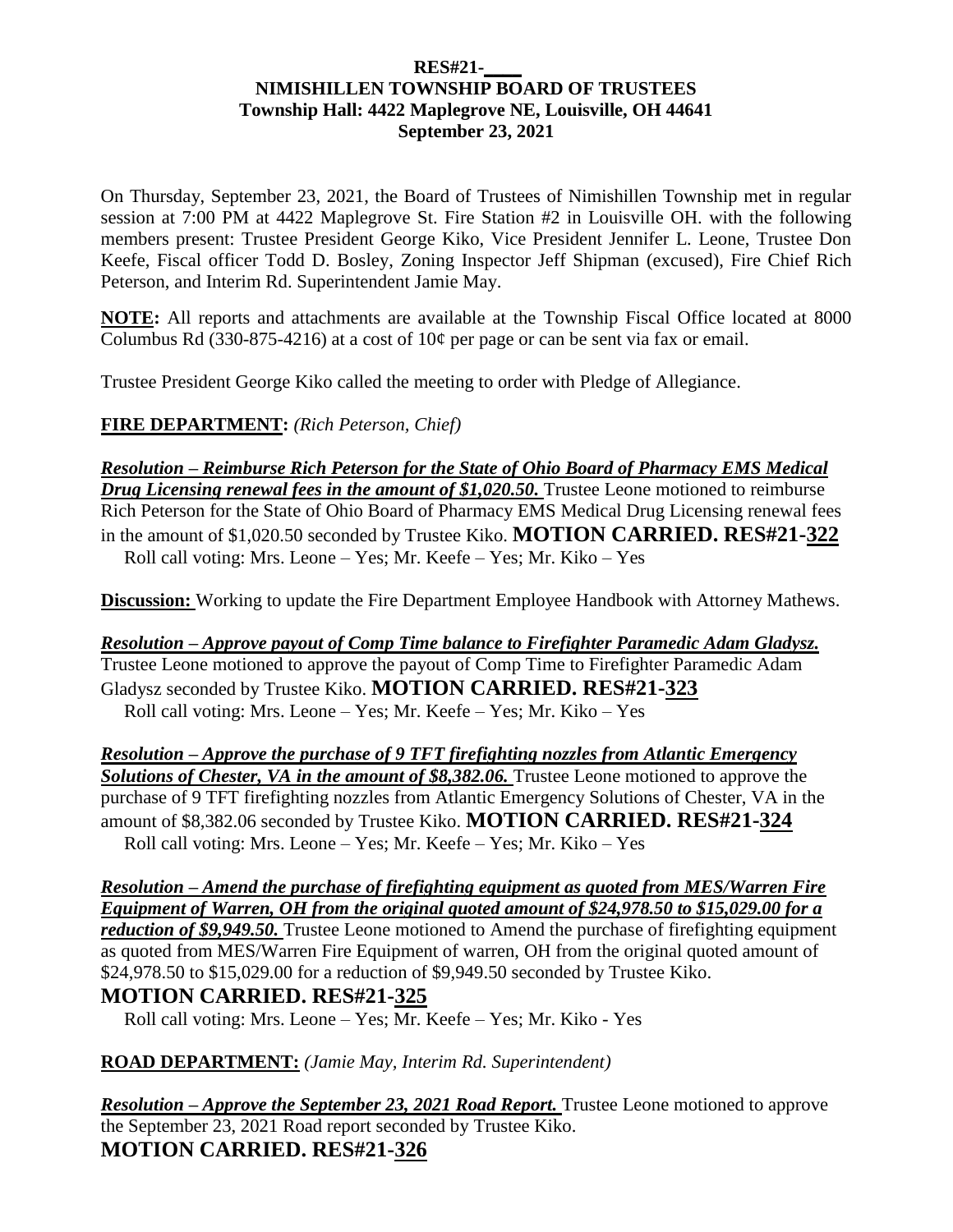Roll call voting: Mrs. Leone – Yes; Mr. Keefe – Yes; Mr. Kiko – Yes

### **FISCAL OFFICER:** *(Todd D. Bosley)*

*Resolution – Approve motion to put the interest earned from the American Rescue Plan into the General Fund.* Trustee Leone motioned to approve to put the interest earned from the American Rescue Plan into the General Fund seconded by Trustee Kiko.

### **MOTION CARRIED. RES#21-327**

Roll call voting: Mrs. Leone – Yes; Mr. Keefe – Yes; Mr. Kiko - Yes

*Resolution – Approve payment to Huntington Bank for monthly service fee in amount of \$148.81.* Trustee Leone motioned to approve payment to Huntington Bank for monthly service fee in amount of \$148.81 seconded by Trustee Kiko. **MOTION CARRIED. RES#20-328** Roll call voting: Mrs. Leone – Yes; Mr. Keefe – Yes; Mr. Kiko – Yes

### *Resolution – Approve payment to Cole Information for the 2021 Directory & Shipping in amount*

*of \$466.95.* Trustee Leone motioned to approve payment to Cole Information for the Directory & Shipping in amount of \$466.95 seconded by Trustee Kiko.

## **MOTION CARRIED. RES#21-329**

Roll call voting: Mrs. Leone – Yes; Mr. Keefe – Yes; Mr. Kiko - Yes

#### *Resolution – Approve to Amend Appropriation from one account to another within the Fund: from General to 1000-110-360 in amount of \$15,000.00, from General to 1000-710-360 in amount of \$25,000.00, from FEMA2904 to 2904-760-740 in amount of \$16,156.19.* Trustee Leone

motioned to approve to Amend Appropriation from one account to another within the Fund: from General to 1000-110-360 in amount of \$15,000.00, from General to 1000-710-360 in amount of \$25,000.00, from FEMA 2904 to 2904-760-740 in amount of \$16,156.19 seconded by Trustee Kiko. **MOTION CARRIED. RES#21-330**

Roll call voting: Mrs. Leone – Yes; Mr. Keefe – Yes; Mr. Kiko – Yes

#### *Resolution – Approve to Amend Appropriations from one account to another within the Fund: from 1000-110-315 to 1000-110-370 in amount of \$1,000.00, from 1000-110-315 to 1000-110-314*

*in amount of \$1,075.00.* Trustee Leone motioned to Amend Appropriations from one account to an other within the Fund: from 1000-110-315 to 1000-110-370 in amount of \$1,000.00, from 1000- 110-315 to 1000-110-314 in amount of \$1,075.00 seconded by Trustee Kiko.

# **MOTION CARRIED. RES#21-331**

Roll call voting: Mrs. Leone – Yes; Mr. Keefe – Yes; Mr. Kiko - Yes

## **CONCERNS OF CITIZENS:**

- 1. Joe Greco, 5393 N. Nickelplate Intro & clarify why he is running for Trustee.
- 2. Marc Campitelli, 6324 Easton St Homeowner wants to build a garage.

**ZONING:** *(Jeff Shipman, Zoning Inspector)*